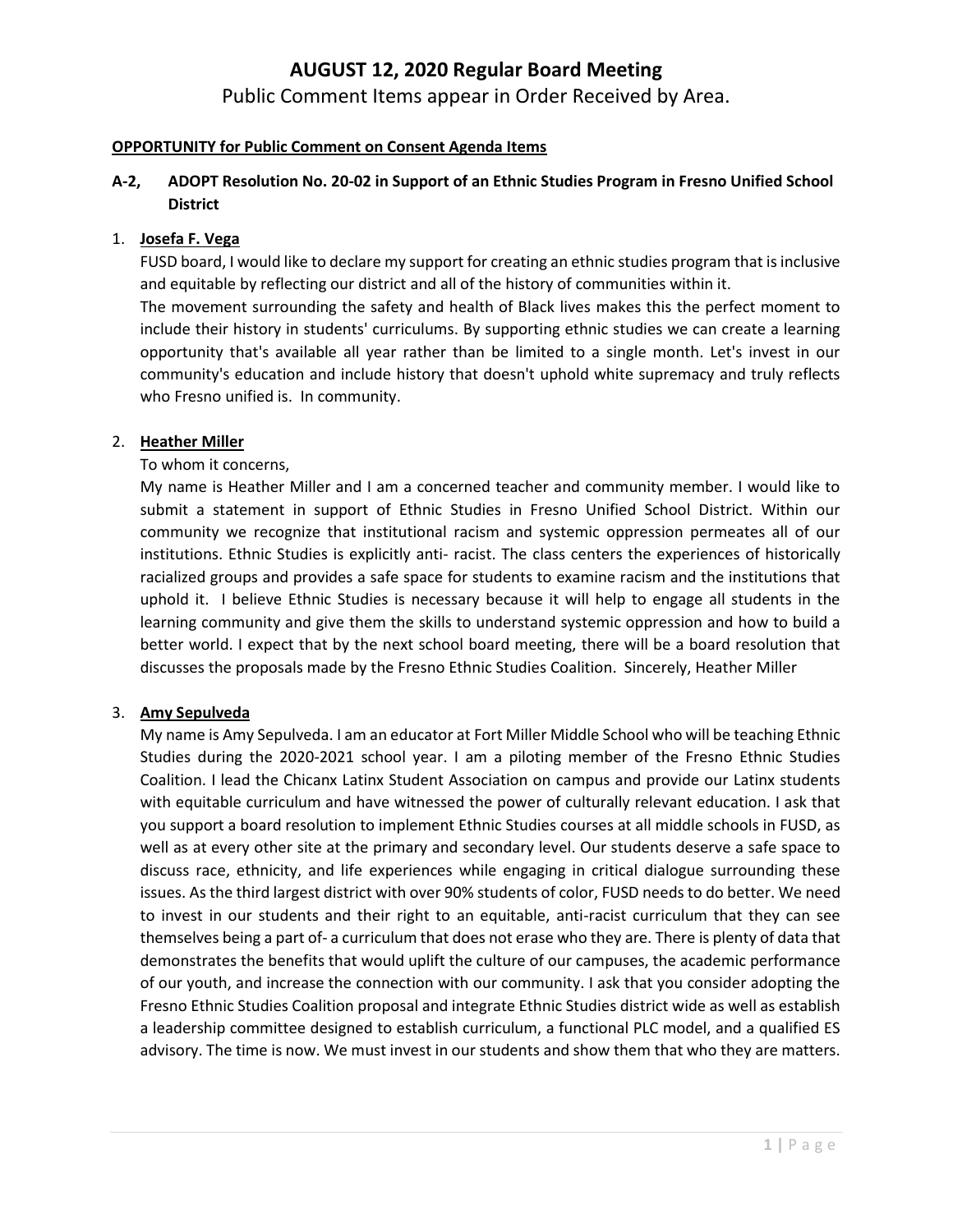Public Comment Items appear in Order Received by Area.

### 4. **Lauren Beal**

To Whom It May Concern: My name is Lauren Beal and I piloted African American Studies at Edison High School. I have seen the direct impact of African American Studies at Edison and the positive ripple effects throughout the southwest community. In African American studies at Edison High School, students have a safe space to address race & ethnicity. For some students, this is also the first time they have seen themselves reflected with intention in content, curriculum, and pedagogy. I am here to ask that you adopt Resolution No. 20-02 in Support of an Ethnic Studies Program in Fresno Unified. As an educator, I am pleading with you to pass this resolution. Affirming your support, both structurally and monetarily, for the development, addition, and integration of Ethnic Studies in Fresno Unified will be monumental, historic, and it's what our students need. Fresno Unified can once again lead in the Valley, as it adopts Ethnic Studies as a graduation requirement. As the third largest school district in California, I believe Fresno USD should establish Ethnic Studies course offerings at the high school and middle school levels and integration of Ethnic Studies principles into primary grades at piloted schools across the district. Create an Ethnic Studies Leadership Committee by FUSD Ethnic Studies teachers so that Ethnic Studies classes can be vertically aligned, have an established scope and sequence, and guiding principles across the district. As educators, we know that learning never stops. We need a creation of a functional Professional Learning **(250-word limit reached)**.

### 5. **Kelly Smith**

My name is Kelly Smith and I am a concerned parent. I would like to submit a statement in support of Ethnic Studies in Fresno Unified School District. Within our community we recognize that institutional racism and systemic oppression permeates all of our institutions. Ethnic Studies is explicitly antiracist. The class centers the experiences of historically racialized groups and provides a safe space for students to examine racism and the institutions that uphold it. I believe Ethnic Studies is necessary due to the diverse population that resides in the valley and attends public school. I expect that by the next school board meeting, there will be a board resolution that discusses the proposals made by the Fresno Ethnic Studies Coalition. Thanks, Kelly.

# 6. **Dr. Patricia D. López**

My name is Dr. Patricia D. López and I am an Assistant Professor and concerned community member submitting a statement in SUPPORT of Ethnic Studies in the Fresno Unified School District. I believe Ethnic Studies is necessary because we live in a society that continues to grapple with racial/ethnic differences and discrimination that many K12 schools similarly perpetuate. These courses center the experiences of historically racialized groups and provides a safe space for students to examine racism and the institutions that uphold it. Ethnic Studies has personally impacted my life by allowing me to understand the histories, cultures, and contributions of marginalized peoples of Color, including my own. The knowledge I gained from Ethnic Studies courses were instrumental in my identity development as an educator, artist, and community advocate. These courses also helped me to develop relationships that supported me to obtain the highest academic degrees and return to my community to teach and work for transformational change. K12 youth are the future of the Central Valley and their understanding of the rich history, cultures, and experiences of historically marginalized communities will make them better leaders in society. High school youth should not have to wait until college to gain deeper insights of the world and their place in it. I ask the Board to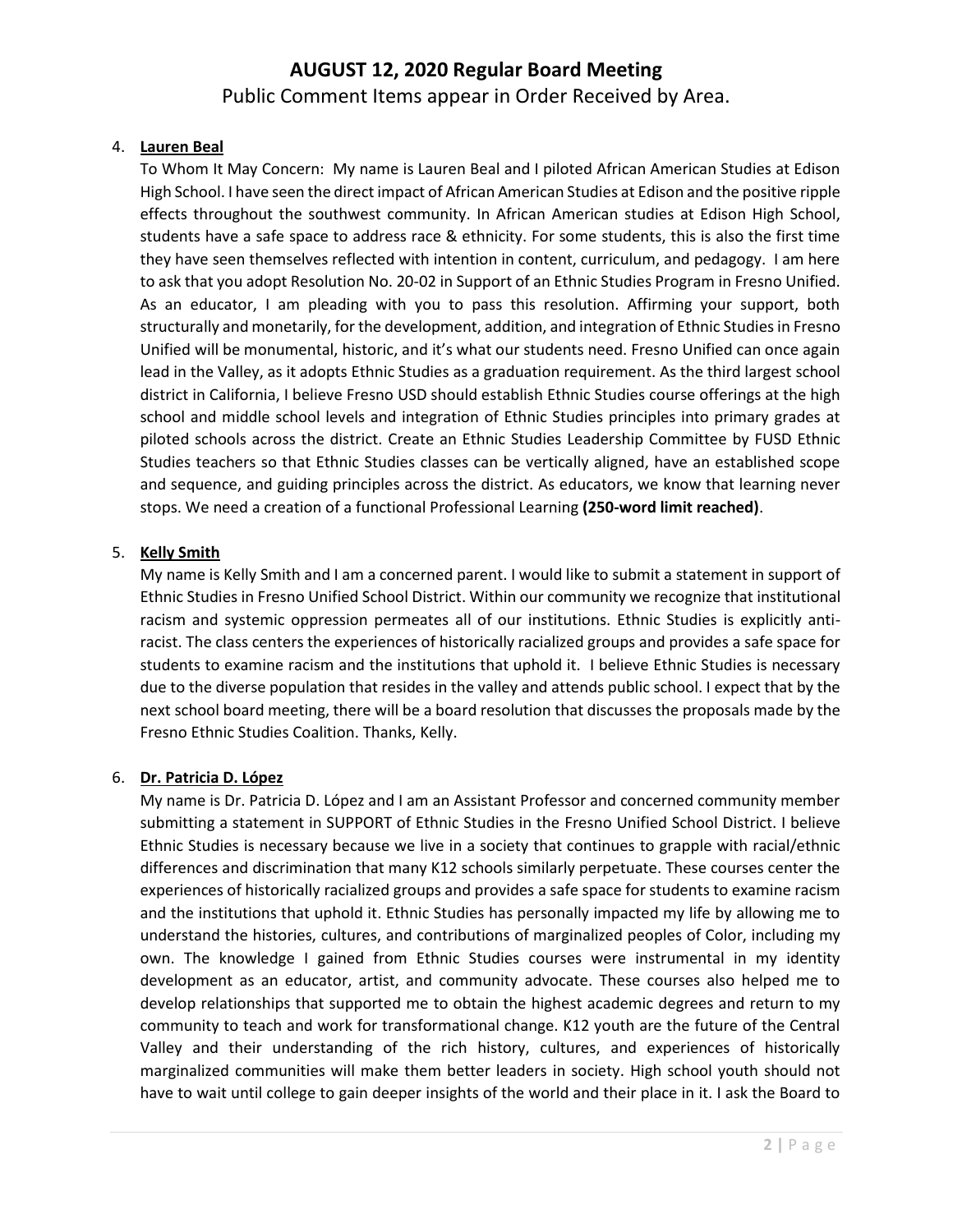# **AUGUST 12, 2020 Regular Board Meeting** Public Comment Items appear in Order Received by Area.

please ADOPT Resolution No. 20-02 and support Ethnic Studies in Fresno Unified. Respectfully, Patricia D. López, Ph.D.

### 7. **Matt Espinoza-Watson**

My name is Matt Espinoza-Watson, and I would like to submit a statement in support of Ethnic Studies in FUSD. I am an Instructor of Chicano-Latino Studies at Fresno City College, and also an alumni of Fresno schools. For the last fourteen years, I have had the honor of teaching at Fresno City College, with my class usually being the first time students are examining their own background or culture in an academic setting. I have also taught many students who are not of Latino heritage, who have benefited from getting a sense of who their neighbors (or family members) are. It is to all of our advantage to have a better idea of the histories, cultural production, and experiences surrounding us, but which are often hidden in plain sight. I grew up going to school with Mexican American, Hmong, African American, Indian, and Arab students (among many others), yet I had to wait until college to learn the first thing about these groups. We can do better than that. The times we are living in now demand that we investigate our intertwined histories and experiences, and examine what has divided us and why. I assure you that myself and many of my colleagues at Fresno City College would be thrilled to act as resources, mentors, or in whatever capacity we might serve to facilitate Ethnic Studies in the classrooms of FUSD. Matt Espinoza-Watson, J.D. Instructor & Program Coordinator, Chicano-Latino Studies, Department Chair, Cultural & Women's Studies, Fresno City College.

#### 8. **Becky L. Noël Smith**

Hello, I am writing tonight to express my support for Ethnic Studies, Resolution #20-02. I am a parent of a FUSD high school student as well as a professor. I am strongly in favor of Ethnic Studies because our students all deserve to be exposed to a diverse set of cultural and historical perspectives that can help them not only understand the complexity of experiences within our society, but that can help the students and community construct the type of knowledge necessary to contest and dismantle systemic oppression and racial injustice. Please note that I provide this statement as a parent who identifies as white. I believe it is important that my child's friends - most of whom are Latino/a, Hmong, and/or Black - have the ability to learn from the great minds of people who share similar cultural identities and experiences, but I also want my child to have the opportunity to learn from the wisdom of a multitude of perspectives. Thus, I ask the Board to ADOPT Resolution 20-02 and show its support for Ethinic Studies here in Fresno. Thank you, Becky L. Noël Smith, Ph.D.

#### 9. **Fernando Santillan**

I am Fernando Santillan. I piloted Chicano Studies at Edison. I have been able to see the direct impact of teaching a curriculum that reflects the population of the students and that gives them the language to speak to and about race. My course has provided a space to think critically about their communities, society and themselves that they, many times, are not able to do elsewhere. I ask that you support and adopt resolution 20-02 outlining the adoption and implementation of Ethnic Studies as a graduation requirement as is. The resolution includes the creation of an Ethnic Studies Teacher Leadership Committee led by teachers, and calls for there to be a separate advisory committee. The Teacher Leadership committee is critical to the continuous development of our curriculum into a robust and effective program. The purpose of an advisory committee would be to include academics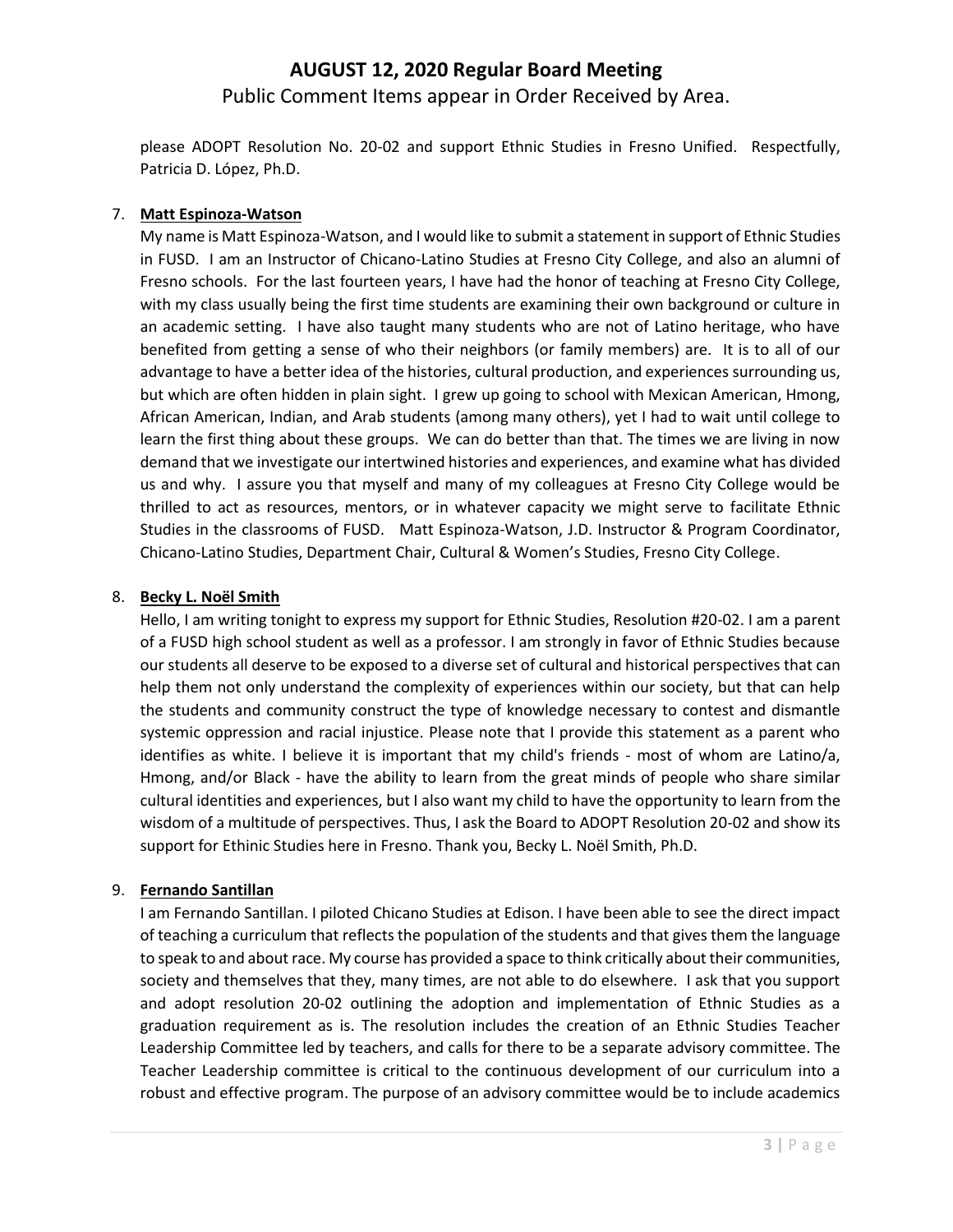Public Comment Items appear in Order Received by Area.

in the field of Ethnic Studies as well as district management and the community to assist in the implementation of Ethnic Studies across the district. This committee would be tasked with ensuring the fidelity of Ethnic Studies as a program including logistical concerns such as the recruitment, training and development of Ethnic Studies teachers and coordination and alignment of the program across the district. In our discussions with other districts we have found the advisory committee to be critical to the sustainability of Ethnic Studies courses. Please stand with Fresno and make this critical investment in our community and our students, they deserve it

### 10. **Uziel Jimenez**

MY NAME IS UZIEL JIMENEZ. I HAVE THE IMMENSE HONOR OF TEACHING ETHNIC STUDIES AND HISTORY IN FRESNO UNIFIED. I AM ALSO A FOUNDING MEMBER OF THE FRESNO ETHNIC STUDIES COALITION.

REGARDLESS OF ONE'S POLITICS, WE FIND OURSELVES AT A WATERSHED MOMENT IN HISTORY. WE ARE MOVING STEADILY TOWARDS A MORE JUST AND INCLUSIVE AMERICA. WE ARE ALL LOOKING FOR WAYS TO SHED THE GHOSTS OF OUR PAST AND EMERGE STRONGER AND MORE UNITED THAN EVER. IN AMERICA TODAY, 84% OF K-12 TEACHERS ARE WHITE. YET IN FRESNO UNIFIED TODAY, 90% OF OUR STUDENTS ARE PEOPLE OF COLOR. SPECIFICALLY, TODAY I WISH TO POINT OUT SOMETHING VERY DEEPLY PERSONAL AND PAINFUL.

LIKE MYSELF, TWO-THIRDS OF OUR STUDENTS ARE OF LATIN AMERICAN DESCENT, YET LATIN AMERICAN REPRESENTATION IN OUR HISTORY BOOKS MAKES UP A PALTRY 4% OF COVERAGE. I REFUSE TO ACCEPT THIS AS NORMAL. I REFUSE TO TEACH KIDS THAT TO BE ACADEMICALLY SUCCESSFUL MEANS FOCUSING ONLY ON THE ACCOMPLISHMENTS OF A GROUP PEOPLE WE DON'T BELONG TO.

# BUT HOPE IS NOT LOST…

TODAY THE BOARD HAS THE OPPORTUNITY TO MAKE HISTORY BY MAKING ETHNIC STUDIES MANDATORY THROUGHOUT FRESNO UNIFIED. A BOARD RESOLUTION WOULD EMBLAZON AN IMPORTANT MESSAGE AND ENSURE THAT THIS CRUCIAL PROGRAM IS NOT CUT IN LEAN FINANCIAL TIMES

STUDENTS MAY SOON BE ABLE TO SEE THEMSELVES IN THE CURRICULUM IN AN AUTHENTIC WAY. NOT JUST IN FEBRUARY OR CINCO DE MAYO. NOT JUST THROUGH TOKENS LIKE FOOD AND CLOTHING, BUT COMPLETELY EMBEDDED INTO A CURRICULAR SYSTEM.

# 11. **Michael Gonzalez**

I am a community member here Fresno writing to support the implementation of a required ethnic studies program. Fresno Unified has a diverse student population and therefore it is important we move beyond euro-centric curriculum and engage in coursework that enhances critical thinking skills for everyone while also empowering our underrepresented minorities.

# 12. **Inez Zuniga**

Dear FUSD Trustees, Hi my name is, Inez Zuniga, Fresno High School alumni class of 1998, born and raised in Fresno. I am writing to show my support of the integration of ethnic studies into the high school curriculum. I believe educating our youth is key to abolishing racism and developing a more integrated valley--as it should be. Thank you.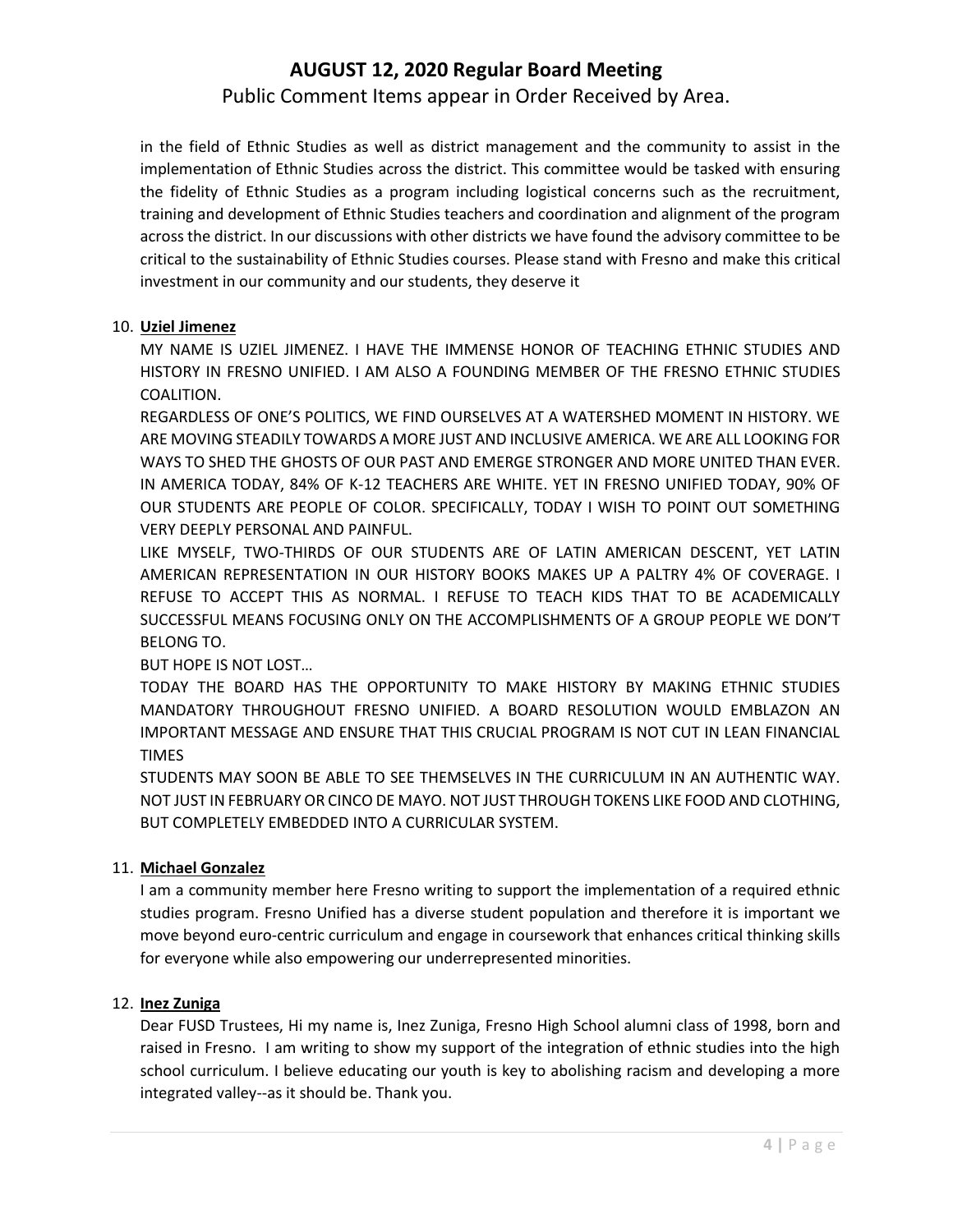# **AUGUST 12, 2020 Regular Board Meeting** Public Comment Items appear in Order Received by Area.

#### 13. **Mercedes Martinez**

My name is Mercedes Martinez. I am a piloting member of the Fresno Ethnic Studies Coalition and the Ethnic Studies teacher at Gaston Middle School. I began in this position during the 2019-2020 school year, and I have already witnessed the impact that these courses provide to our students and community. Currently, our textbooks and curriculums are oversaturated with Eurocentric viewpoints that are polarizing for non-white students. As a district, we are failing to recognize that 90% of our students are children of color. Ethnic Studies provides all students with a safe space to explore the racial and cultural experiences and differences that are especially relevant in our current social climate. Ethnic Studies opens the door for students to see themselves reflected in the curriculum that we teach. I implore the board to adopt a resolution to make Ethnic Studies a graduation requirement. I implore the board to adopt a resolution to affirm Fresno Unified's support, both structurally and monetarily, for the development, addition, and integration of Ethnic Studies. I implore the board to adopt a resolution to mandate Ethnic Studies course offerings at the high school and middle school levels and to integrate Ethnic Studies principles into primary grades. I implore the board to adopt a resolution to establish a functional Ethnic Studies Professional Learning Community in order to provide educators an ongoing and regular opportunity to learn and collaborate. Together, we must work to institute change at home. We must invest in our students and our community.

#### 14. **Ariel Lopez**

My name is Ariel Lopez. I am a substitute in the district along with a former FUSD student. I am asking that the board adopt this resolution to approve ethnic studies. These types of classes are incredibly important and have been historically lacking in the curriculum. I have personally experienced the positive results of not only taking Chicano Studies classes, but having educators teach me my history. I felt powerful, visible, and most importantly I felt as though the history of my people mattered. We are currently in a watershed moment where we must actively fight for equality and justice. If the district is actually concerned with diversity and uplifting our students of color, educators must dismantle white supremacy in their own classrooms. This means including the history of all of us, not just a small portion of the American public. Ethnic studies courses teach us about ourselves and other people.

#### 15. **Crissy Martinez**

Dear FUSD Trustees, Hi my name is, Crissy Martinez , Fresno High School alumni class of 2007, born and raised in Fresno. I am writing to show my support of the integration of ethnic studies into the high school curriculum. I believe educating our youth is key to abolishing racism and developing a more integrated valley. Thank you, Crissy Martinez

#### 16. **Rebecca Romero**

Dear Fresno Unified, I urge you to implement Ethnic Studies so that students of color can be engaged and empowered about the historical contributions of our major racial and ethnic groups in America. According to research that examined the impact of pilot Ethnic Studies courses in San Francisco, students enrolled in Ethnic Studies courses showed increased results in "student attendance by 21 percentage points, GPA by 1.4 grade points, and credits earned by 23. These surprisingly large effects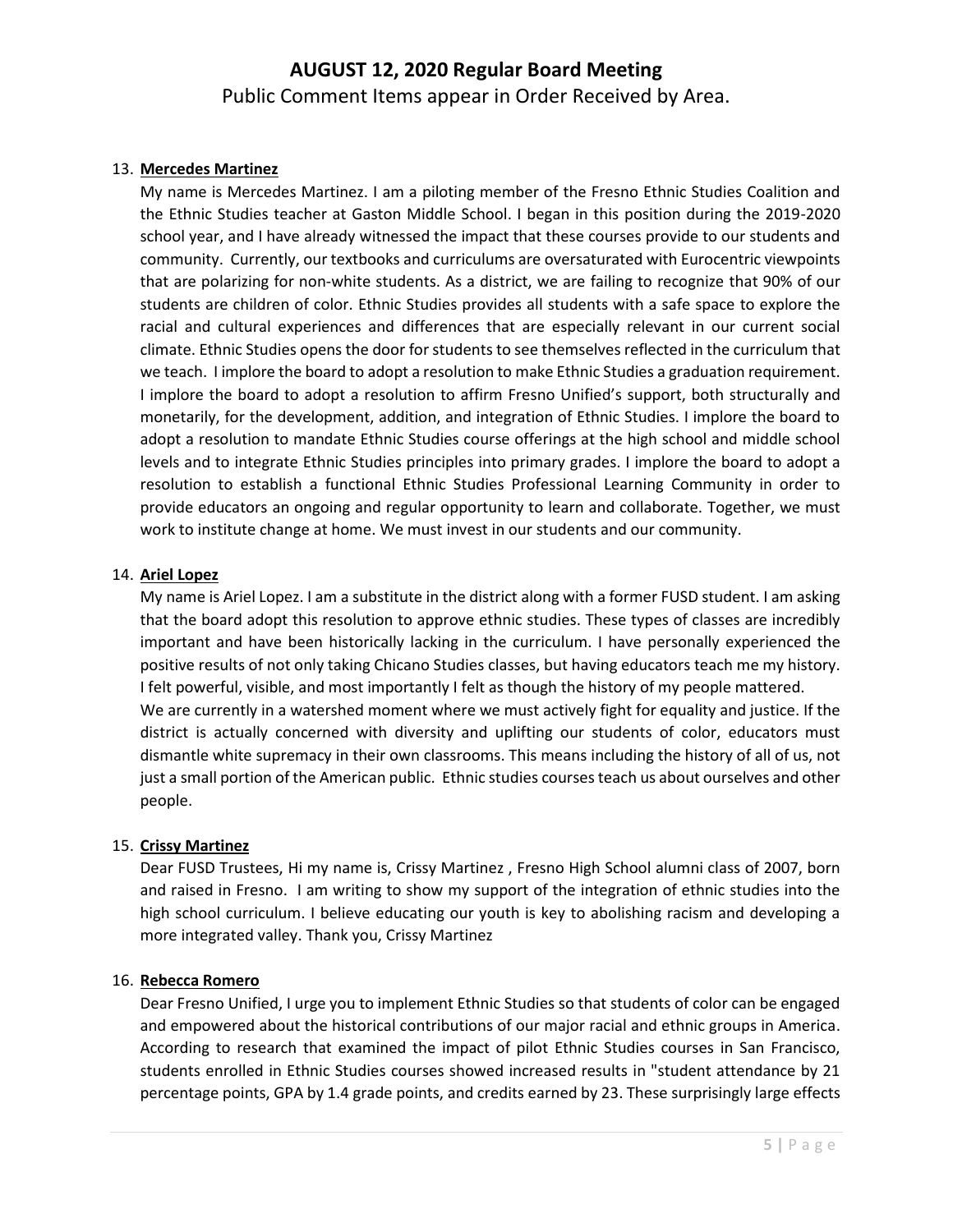# **AUGUST 12, 2020 Regular Board Meeting** Public Comment Items appear in Order Received by Area.

are consistent with the hypothesis that the course reduced dropout rates and suggest that culturally relevant teaching, when implemented in a supportive, high-fidelity context, can provide effective support to at-risk students" (Dee and Penner, 2016). With this said, I urge you to implement Ethnic Studies so that students are empowered in their academics and personal life. Thank you for your time. Regards, Rebecca Romero.

### 17. **Elijah Carrillo**

To whom it may concern, I write this email to voice the need to have an Ethnic Studies course adopted and implemented in the Fresno Unified School District Social Studies curriculum. I've taught U.S. History and World History for seven years in this district at the middle and high school levels. Until recently, with the adaptations of our new social studies curriculum of McGraw Hill textbooks, I've observed and experienced inadequate social studies curriculum for our twenty-first century learners. I believe by adopting Ethnic Studies into our general social studies will improve this further because will help our students dive deeper into their understanding of our nation was created, how institutional racism has affected our communities of people of color, how we as a district can truly reach not just equality but also equity as well. Elijah Carrillo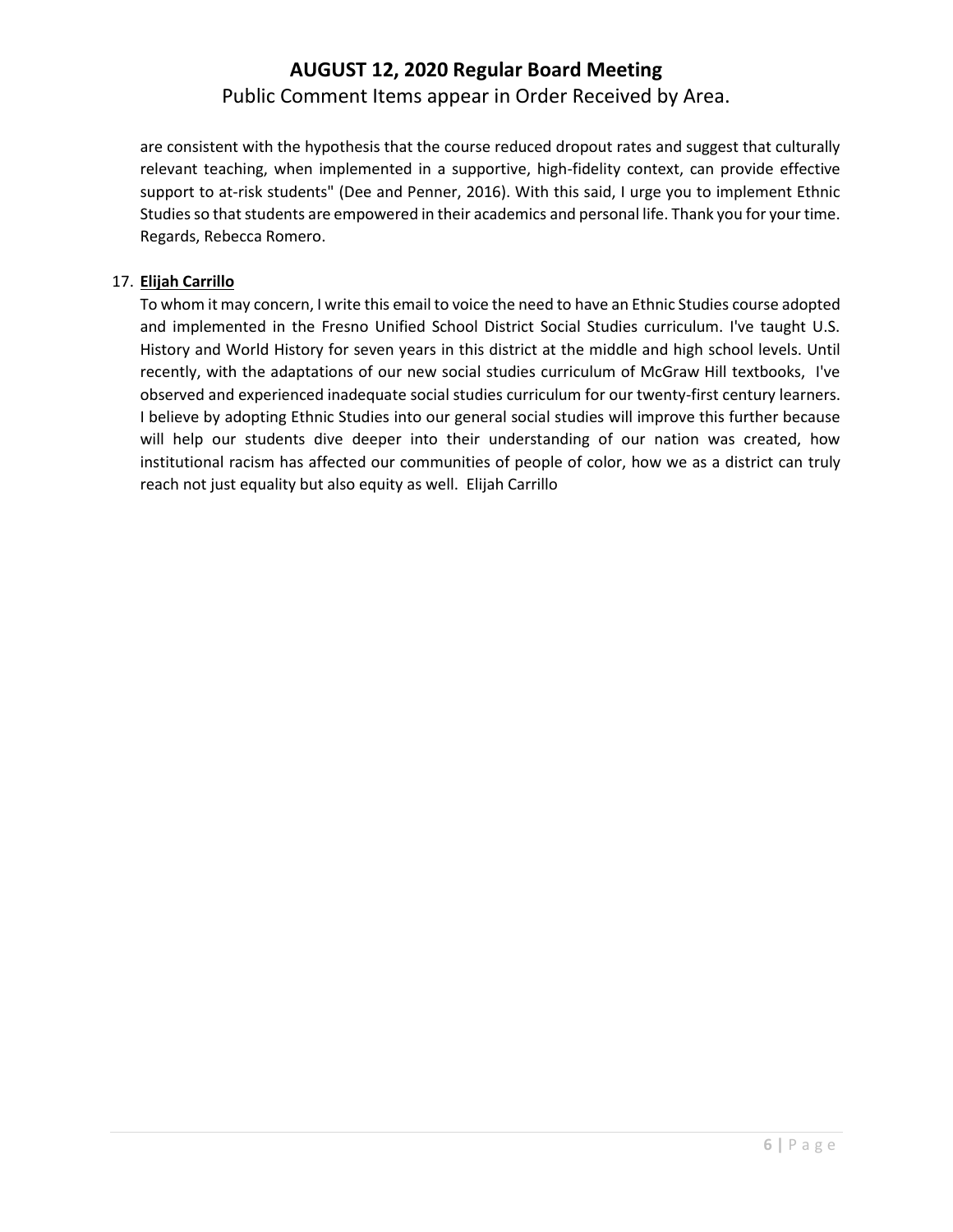Public Comment Items appear in Order Received by Area.

#### **UNSCHEDULED ORAL COMMUNICATIONS**

#### 1. **Anthony Gonzalez (Voice Message Transcribed)**

Thank you, my name is Anthony Gonzalez, I am an alumni of Fresno High School class of 1967 and I would like to see if this time in my public comment, moment here request the Unified board to consider removing the mascot at Fresno High School, you can keep the name but change the image the Indian image no people should be a mascot. Thank you very much my phone number is 415-577- 1492, my email eltony1492@gmail.com

Thank you and I support the efforts for ethnic studies at Fresno Unified, it will be a big step forward in our efforts to keep decolonize ourselves and be more respectful to each other's culture. Thank you.

#### 2. **Pastor Kevin Smith**

Having watched the interview of Mr. Slatic on Sunday Morning Matters I am deeply disturbed by his decision to respond to the complaints of Rev. Eli Loera and myself and the new complaint raised by Board President Thomas, by obfuscation and attempted character assassination. Rev. Eli Loera is a man of honor and integrity and undeserving of the ephithet "racist."

I have known Pastor Loera for many years and am privileged to call him a friend. He has demonstrated he is trustworthy and is a servant leader both of the congregation he leads and in the Fresno/Clovis area as well. He does not exhibit either a messiah or savior complex. Instead he quietly ministers in this community, not desiring notoriety but, rather, seeking to serve. He knows that I live and pastor "north of Shaw" and still associates with me (even though by Mr. Slatic's statement, Pastor Loera should consider me a racist).

In my brief acquaintance with Trustee Slatic I initially observed a man who admitted error and assured me he had learned from his experiences. I salute that in any person. My observation of his actions since then, beginning with our meeting at Uncle Harry's, has led me to the conclusion that he believes himself to be the only arbiter of truth, considers opposition a personal attack and is willing to engage in gamesmanship and manipulation in order to be the winner in conflict or supposed conflict.

When I contrast what I know of these two men I **(250-word limit reached)**

#### 3. **Reverend Dr. Gordon R. Donoho**

Dear Keisha,

Let it be known that Pastor Eli Loera is one of Fresno's top leaders and pastors. He is a man of utmost integrity. I have known Eli for well over 20 years and worked with him on numerous projects and events. Knowing that Pastor Eli was a leader and man of God I asked him to become the leader of the Fresno-Clovis Pastor Clusters which I founded in 1998. Pastor Clusters represent over 200 local pastors.

He also leads the every Tuesday morning pastors prayer time with dozens of pastors with a broad ethic representation.

As a former Army Ranger he is well disciplined, speaks with authority and is loved by the other pastors across our great city.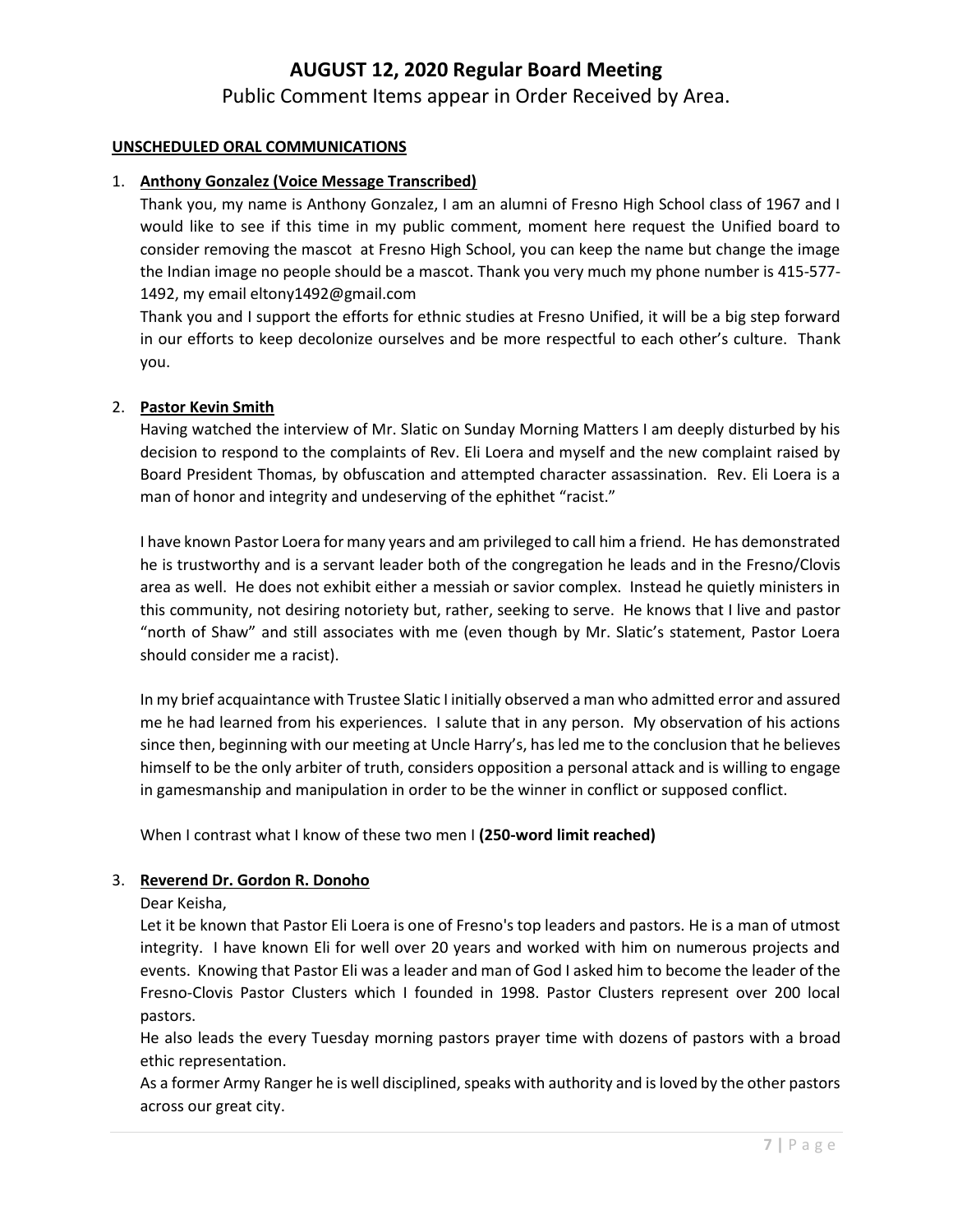Public Comment Items appear in Order Received by Area.

I stand with Pastor Eli Loera 100%. Reverend Dr. Gordon R. Donoho

### 4. **Jerry Dyer**

I have been asked to provide my opinion and views of Pastor Eli Loera as a result of his integrity being called into question.

I have known Pastor Eli for more than twenty years and have worked very closely with him on community issues during the entire time I was the police chief in Fresno. Pastor Eli has also worked closely with other members of the police department to address neighborhood issues.

Over the years I have found Pastor Eli to be a man of tremendous wisdom, faith, and character. It is because of these traits and his dedication to the community that I asked Eli to serve on the Police Chiefs Advisory Board, as well as the selection panel for Deputy Police Chief. I have come to value Eli's opinion as he is a person of extreme integrity and is not afraid to speak the truth, even when the truth hurts.

Pastor Eli has also become a very close friend of mine. He is someone that I trust completely and am able to share confidential information with. I have never once questioned his integrity.

Pastor Eli Loera has done so much for the Fresno Community at large. He is not restricted by the interest of his own church, but has taken on additional responsibilities to represent the interest of other churches and Pastors throughout the Fresno and Clovis areas. When issues of concern arise, Eli is diligent in bringing those to the attention of those who need to know **(250-word limit reached)**

# **B. CONFERENCE/DISCUSSION AGENDA**

**B-27, DISCUSS AND ADOPT Resolution 19-44, Authorizing the Issuance and Sale of General Obligation Bonds, Election of 2016, Series C, in the Aggregate Principal Amount of Not to Exceed \$90,000,000, and Authorizing the Execution and Delivery of Documents and Actions in Connection Therewith**

No comments received for this Agenda Item.

**B-28, DISCUSS and ADOPT Resolution 19-45, Authorizing the Issuance and Sale of 2020 Refunding General Obligation Bonds to Refund Outstanding General Obligation Bonds, Election of 2010, Series D, and Outstanding 2012 General Obligation Refunding Bonds, and Approving Related Documents and Actions**

No comments received for this Agenda Item.

**B-29, DISCUSS and ADOPT Resolution 19-46, Authorizing Execution and Delivery of Amendments to Site Lease and Facility Lease Agreements with Central Valley Support Services Joint Powers Agency Relating to the Central Kitchen Facility, Approving the Issuance of Refunding Lease Revenue Bonds by the Agency, and Approving Preliminary Official Statement and Related Documents and Actions**

No comments received for this Agenda Item.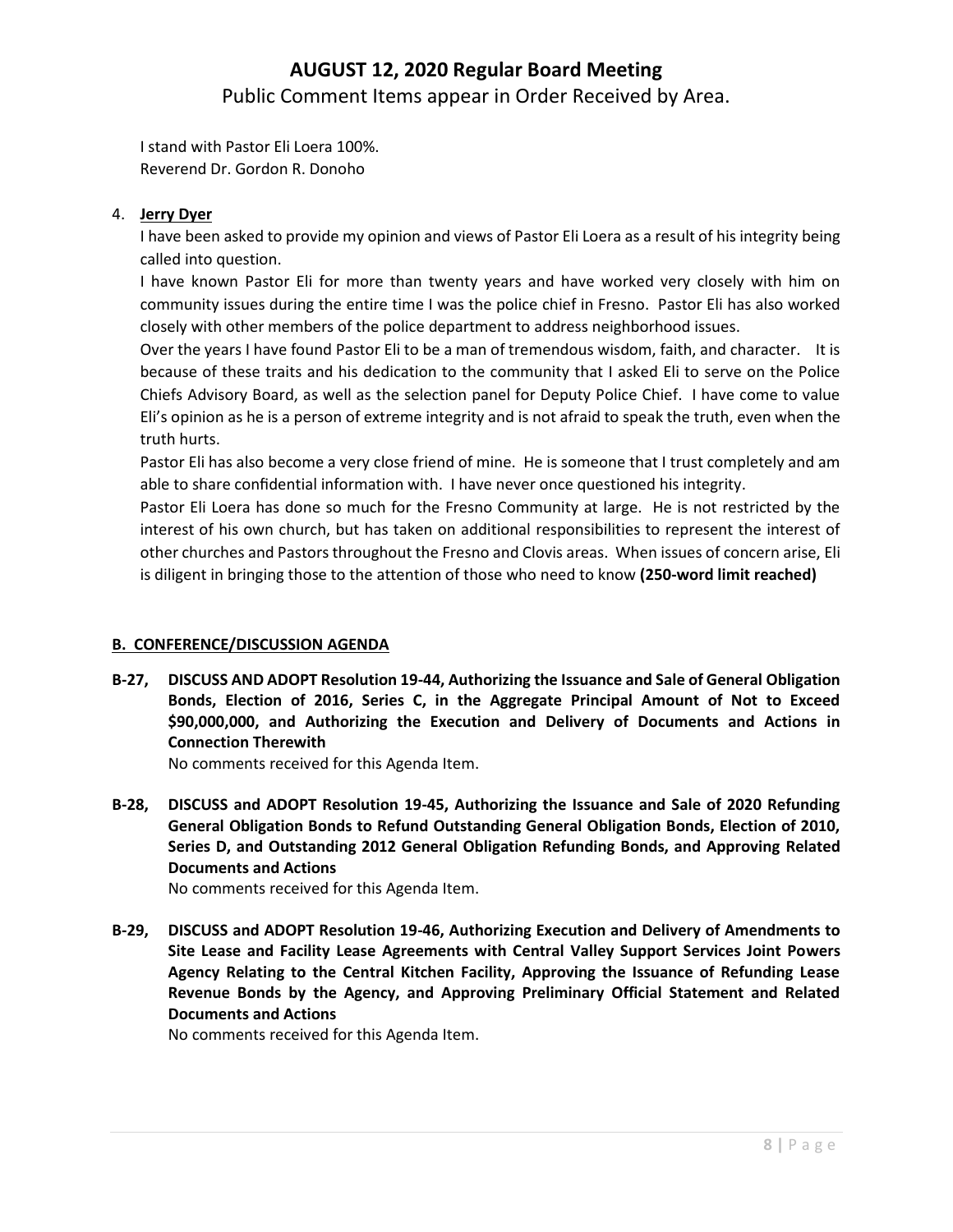Public Comment Items appear in Order Received by Area.

- **B-30, DISCUSS and ADOPT Resolution 19-47, Authorizing Debt Service Estimate to be Provided to the County of Fresno Respecting Unsold General Obligation Bonds of the Fresno Unified School District Relating to the Measure X and Measure M Authorizations for 2020/21** No comments received for this Agenda Item.
- **B-31, CONDUCT a Public Hearing and ADOPT Resolution 19-48, Making a Determination to Submit a Waiver Request to the California State Board of Education with Respect to Certain Provisions of the California Education Code Relating to the Issuance of General Obligation Bonds, and Approving Related Documents and Actions**

No comments received for this Agenda Item.

# **B-32, PRESENT and DISCUSS Diversity, Equity, Inclusion Praxis Collaborative**

### 1. **Marisa Moraza**

On behalf of Fresno Barrios Unidos, we commend the district's new Diversity, Equity and Inclusion Praxis Collaborative. This is an important step in centering the needs of students through an equity framework. We also want to stress the importance of creating clear actions that confront the deep inequities in Fresno Unified that are rooted in racism. It is essential that the collective name inequities and make a bold commitment to racial justice in order to create racially just schools. We support actions such as the implementation of Ethnic Studies and non-euro-centric curriculum in the district. We ask that such programs receive sustainable funding and a strong commitment from the district administration and staff to ensure appropriate implementation that will uplift and not harm our students.

We hope this collective takes actionable steps to address the harms of policing in our schools, contracts with probation, punitive discipline measures, and racism in the district. We cannot overlook the high suspension and push our rate for students in Special Education and students with disabilities. We cannot overlook students who are systems impacted, justice involved, or are English Language Learners. We ask for clear plans for equitable language access as well as language preservation. We ask for clear and accessible disaggregated data. FUSD must commit to racial justice and equity with every decision made. We look forward to hearing more from the DEI Praxis Collaborative and hope to see tangible actions and solutions that center equity and justice in our schools.